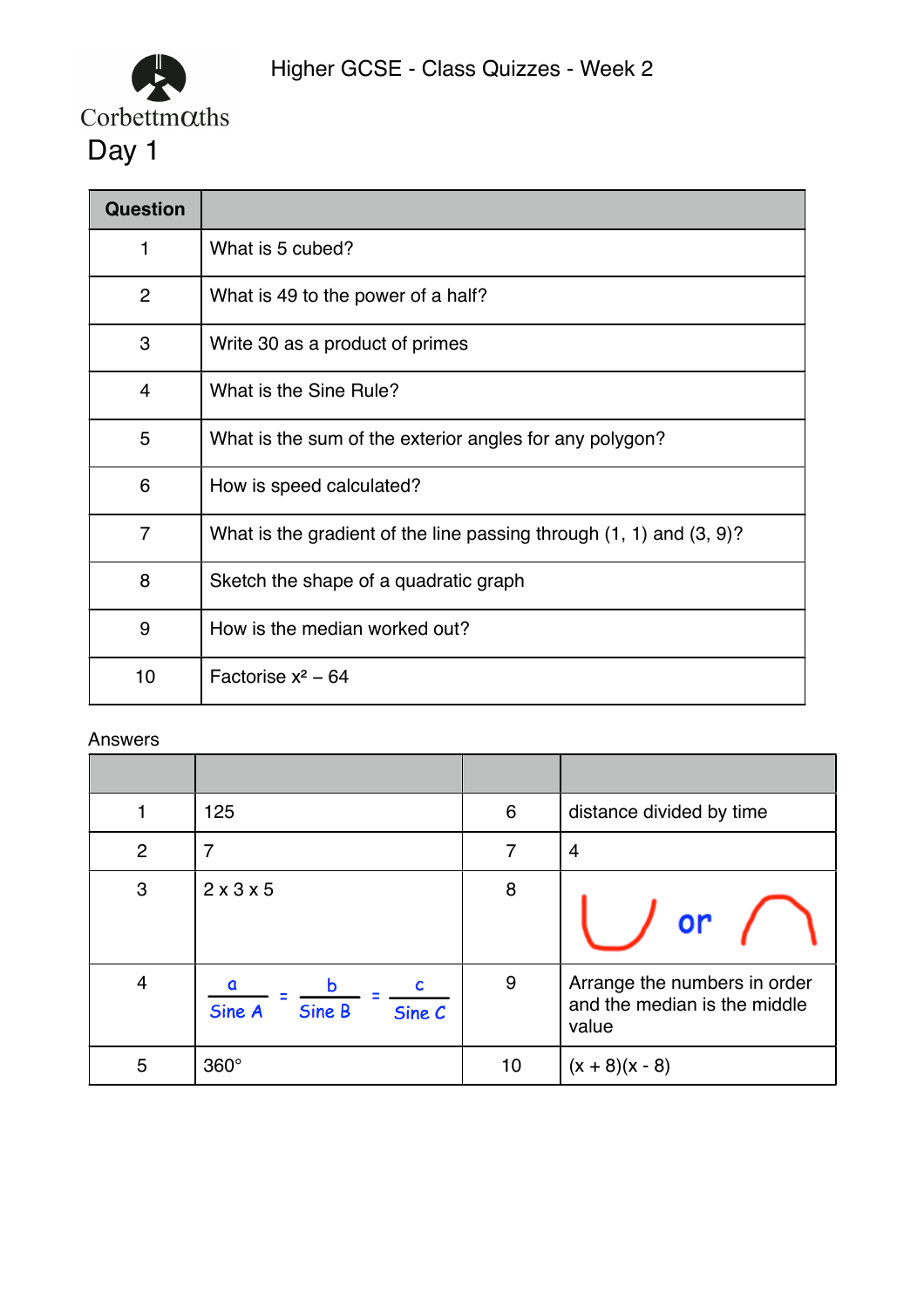

| <b>Question</b> |                                                                                 |
|-----------------|---------------------------------------------------------------------------------|
| 1               | What is 4 cubed?                                                                |
| $\overline{2}$  | What is 5 to the power of minus 2?                                              |
| 3               | Write 45 as a product of primes                                                 |
| 4               | What is the Cosine Rule?                                                        |
| 5               | What does an interior angle and it's corresponding exterior angle add<br>up to? |
| 6               | How is distance travelled calculated?                                           |
| $\overline{7}$  | What is the gradient of the line passing through the origin and (4, 12)?        |
| 8               | Sketch the shape of a reciprocal graph                                          |
| 9               | How is the mean calculated from a grouped frequency table?                      |
| 10              | Factorise $x^2 - 1$                                                             |

| 1              | 64                          | 6  | average speed x time                                                           |
|----------------|-----------------------------|----|--------------------------------------------------------------------------------|
| $\overline{2}$ | 1/25                        | 7  | 3                                                                              |
| 3              | 3x3x5                       | 8  |                                                                                |
| $\overline{4}$ | $a^2 = b^2 + c^2 - 2bcCosA$ | 9  | Multiply the midpoints by the<br>frequency. Then divided by<br>total frequency |
| 5              | $180^\circ$                 | 10 | $(x + 1)(x - 1)$                                                               |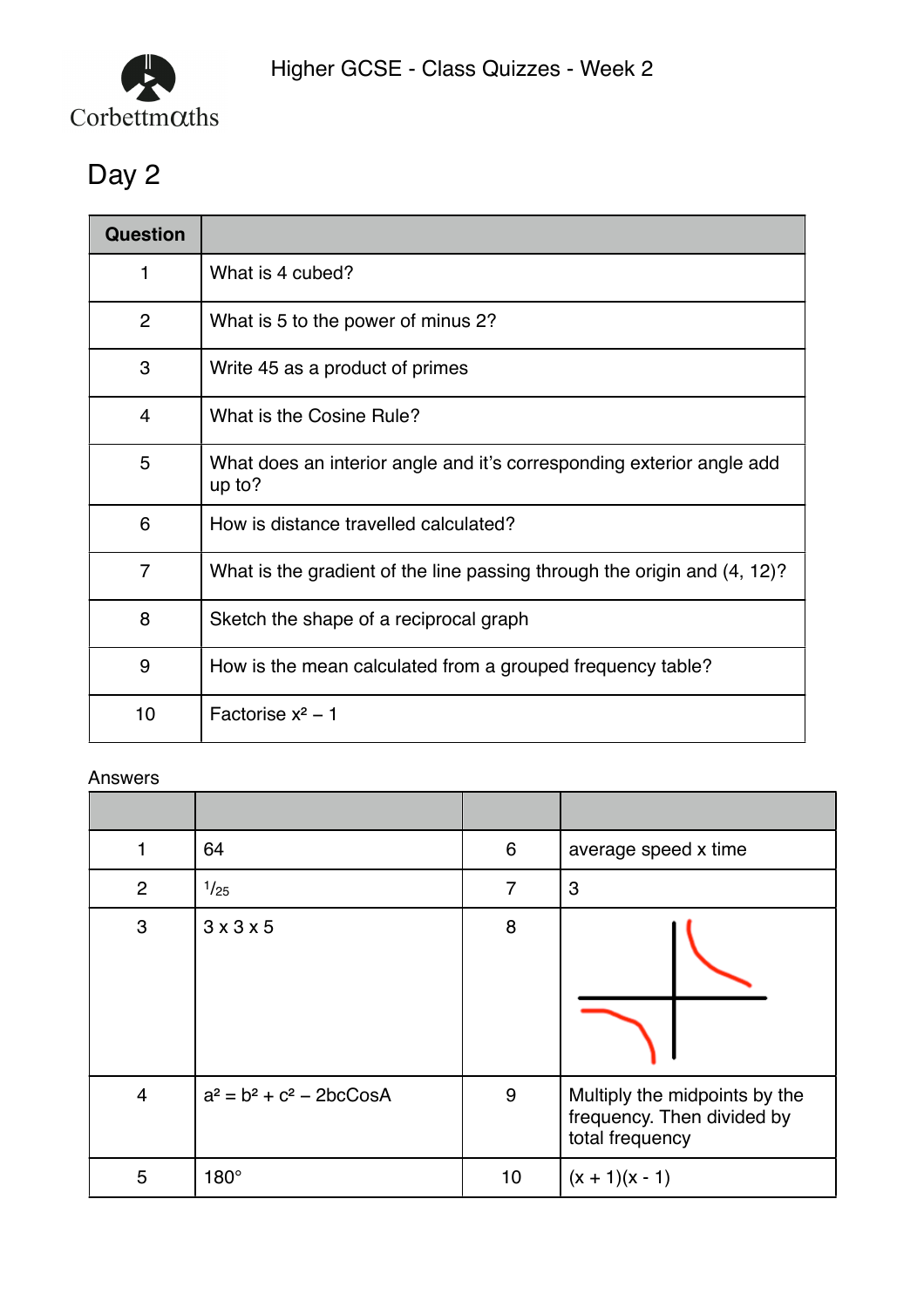

| <b>Question</b> |                                                                                                 |
|-----------------|-------------------------------------------------------------------------------------------------|
| 1               | What is 2 to the power of 4?                                                                    |
| $\overline{2}$  | What is 4 to the power of a half?                                                               |
| 3               | Write 100 as a product of primes                                                                |
| 4               | How do you calculate the area of a triangle when given two sides and<br>the angle between them? |
| 5               | A regular polygon has an exterior angle of 20 degrees. How many<br>sides does it have?          |
| 6               | How is the time taken for a journey calculated?                                                 |
| $\overline{7}$  | What is the gradient of a line passing through $(0, 10)$ and $(5, 0)$ ?                         |
| 8               | Sketch the shape of an exponential graph                                                        |
| 9               | How is the range calculated?                                                                    |
| 10              | Factorise $x^2 - y^2$                                                                           |

| 1              | 16             | $6\phantom{1}6$ | Distance divided by speed             |
|----------------|----------------|-----------------|---------------------------------------|
| 2              | $\overline{2}$ | $\overline{7}$  | $-2$                                  |
| 3              | 2x2x5x5        | 8               |                                       |
| $\overline{4}$ | 1/2 abSinC     | 9               | largest value minus smallest<br>value |
| 5              | 18 sides       | 10              | $(x + y)(x - y)$                      |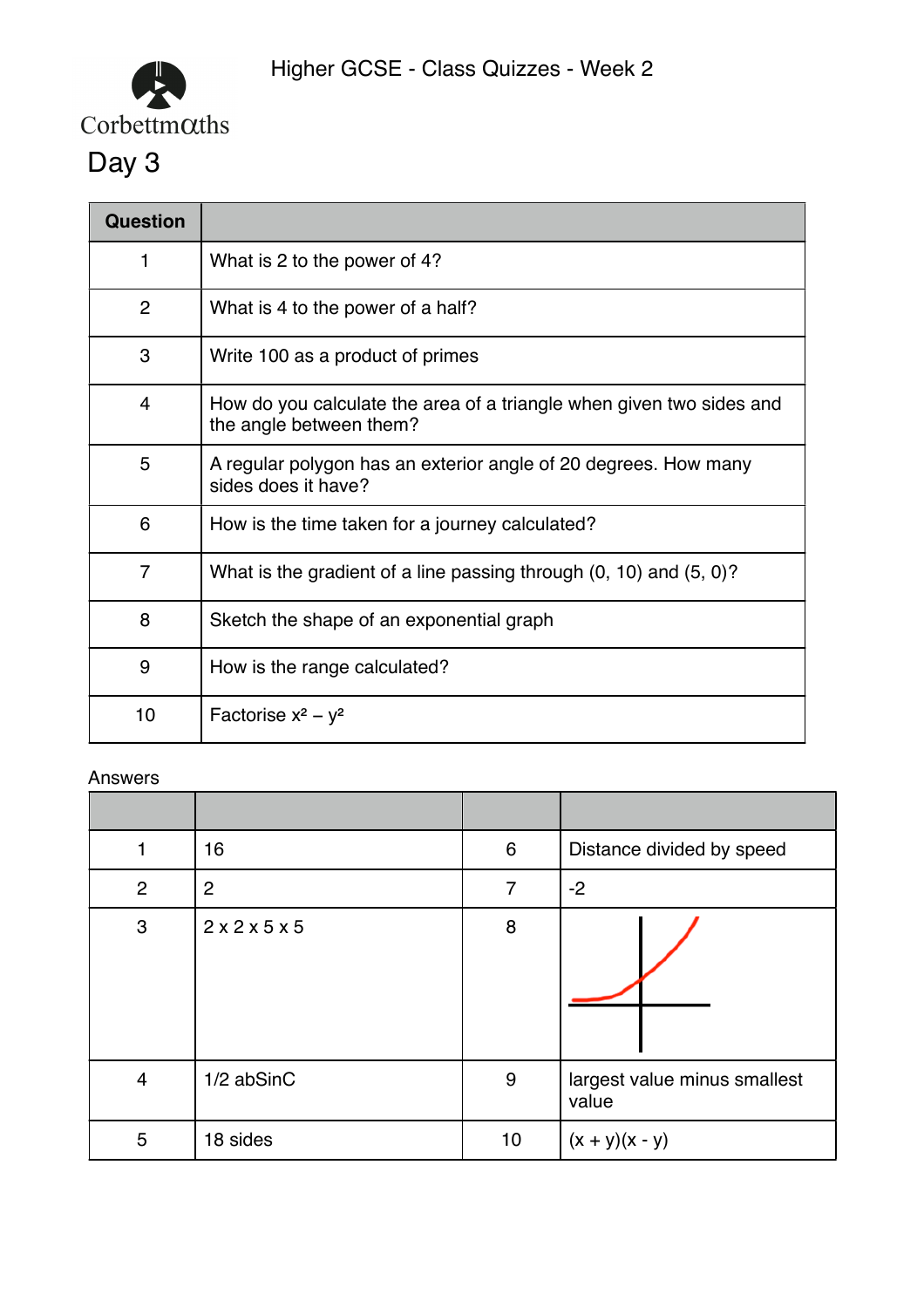

| Question       |                                                                                                                                                                     |
|----------------|---------------------------------------------------------------------------------------------------------------------------------------------------------------------|
| 1              | What is 6 cubed?                                                                                                                                                    |
| $\overline{2}$ | What is 27 to the power of a third?                                                                                                                                 |
| 3              | Write 18 as a product of primes                                                                                                                                     |
| $\overline{4}$ | If I have a right angled triangle, and have been given the "opposite"<br>and "hypotenuse," which trigonometric ratio should I use to find the<br>size of the angle? |
| 5              | A regular polygon has an exterior angle of 10 degrees. How many<br>sides does it have?                                                                              |
| 6              | A car travels at an average speed of 40mph for 2 and a half hours.<br>How far does it travel?                                                                       |
| $\overline{7}$ | What is the gradient of the line passing through (-2, 4) and the origin?                                                                                            |
| 8              | Sketch the shape of the sine graph                                                                                                                                  |
| 9              | What is the mode?                                                                                                                                                   |
| 10             | Factorise $16 - y^2$                                                                                                                                                |

| 1              | 216                   | $6\phantom{1}6$ | 100 miles                                       |
|----------------|-----------------------|-----------------|-------------------------------------------------|
| $\overline{2}$ | $\mathbf{3}$          | 7               | $-2$                                            |
| $\mathbf{3}$   | $2 \times 3 \times 3$ | 8               |                                                 |
| $\overline{4}$ | Sine                  | 9               | The most common piece of<br>data in a data set. |
| 5              | 36 sides              | 10              | $(4 + y)(4 - y)$                                |